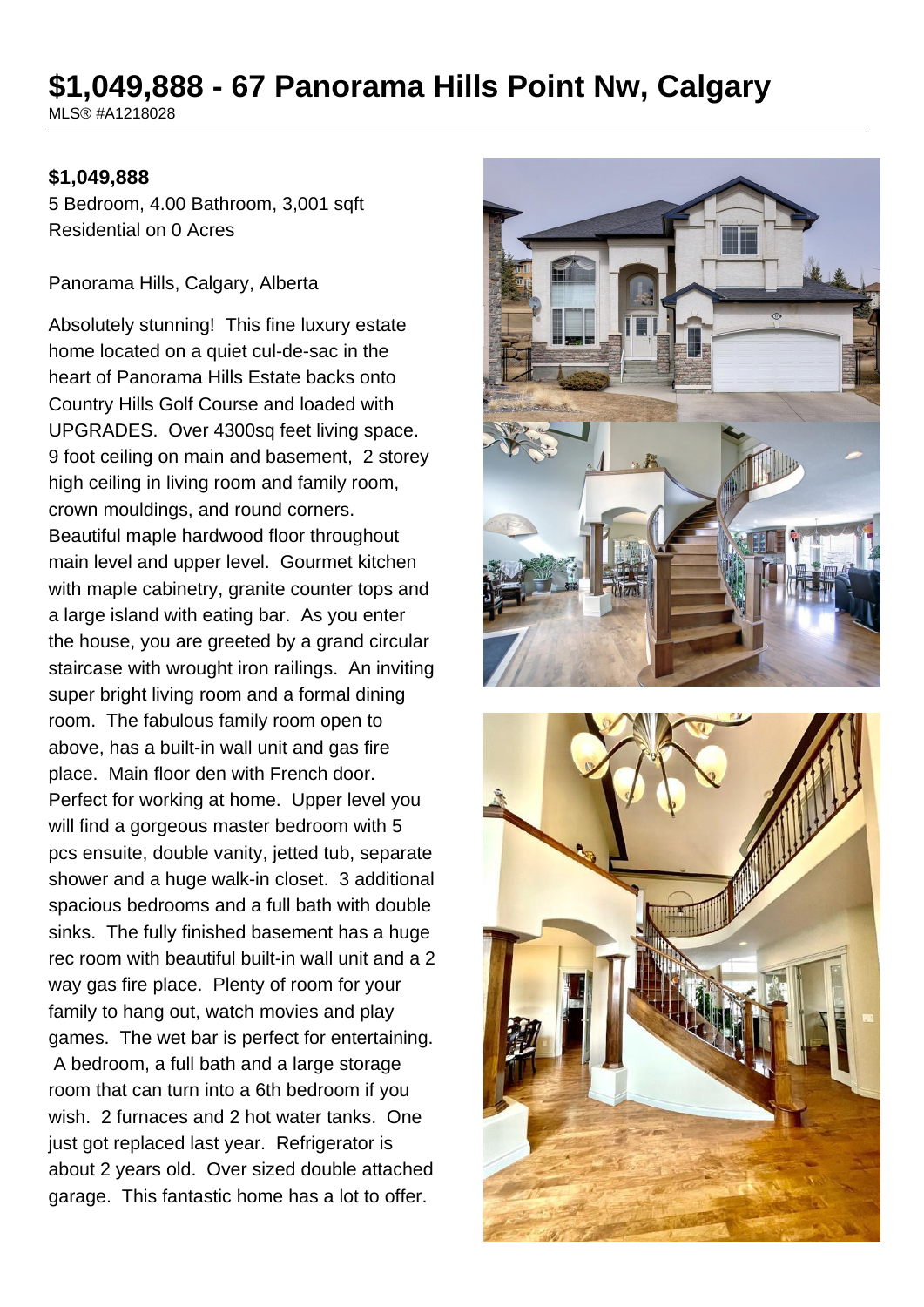Well layout and super bright. Close to school, transportation, and parks. Easy access to downtown and 15 mins to airport. A wonderful place to call home. Not to be missed.

Built in 2001

# **Essential Information**

| MLS@#                 | A1218028    |
|-----------------------|-------------|
| Price                 | \$1,049,888 |
| Bedrooms              | 5           |
| <b>Bathrooms</b>      | 4.00        |
| <b>Full Baths</b>     | 3           |
| <b>Half Baths</b>     | 1           |
| <b>Square Footage</b> | 3,001       |
| Acres                 | 0.00        |
| <b>Year Built</b>     | 2001        |
| <b>Type</b>           | Residential |
| Sub-Type              | Detached    |
| <b>Style</b>          | 2 Storey    |
| Status                | Active      |

# **Community Information**

| Address            | 67 Panorama Hills Point Nw |
|--------------------|----------------------------|
| Subdivision        | Panorama Hills             |
| City               | Calgary                    |
| County             | Calgary                    |
| Province           | Alberta                    |
| <b>Postal Code</b> | <b>T3K 5B9</b>             |

### **Amenities**

| Amenities             | Clubhouse                                                       |
|-----------------------|-----------------------------------------------------------------|
| <b>Parking Spaces</b> | $\mathbf{2}$                                                    |
| Parking               | Double Garage Attached, Driveway, Garage Door Opener, Oversized |
| # of Garages          |                                                                 |

# **Interior**

Interior Features Bookcases, Breakfast Bar, Central Vacuum, Double Vanity, Granite Counters, High Ceilings, Jetted Tub, Kitchen Island, No Animal Home,